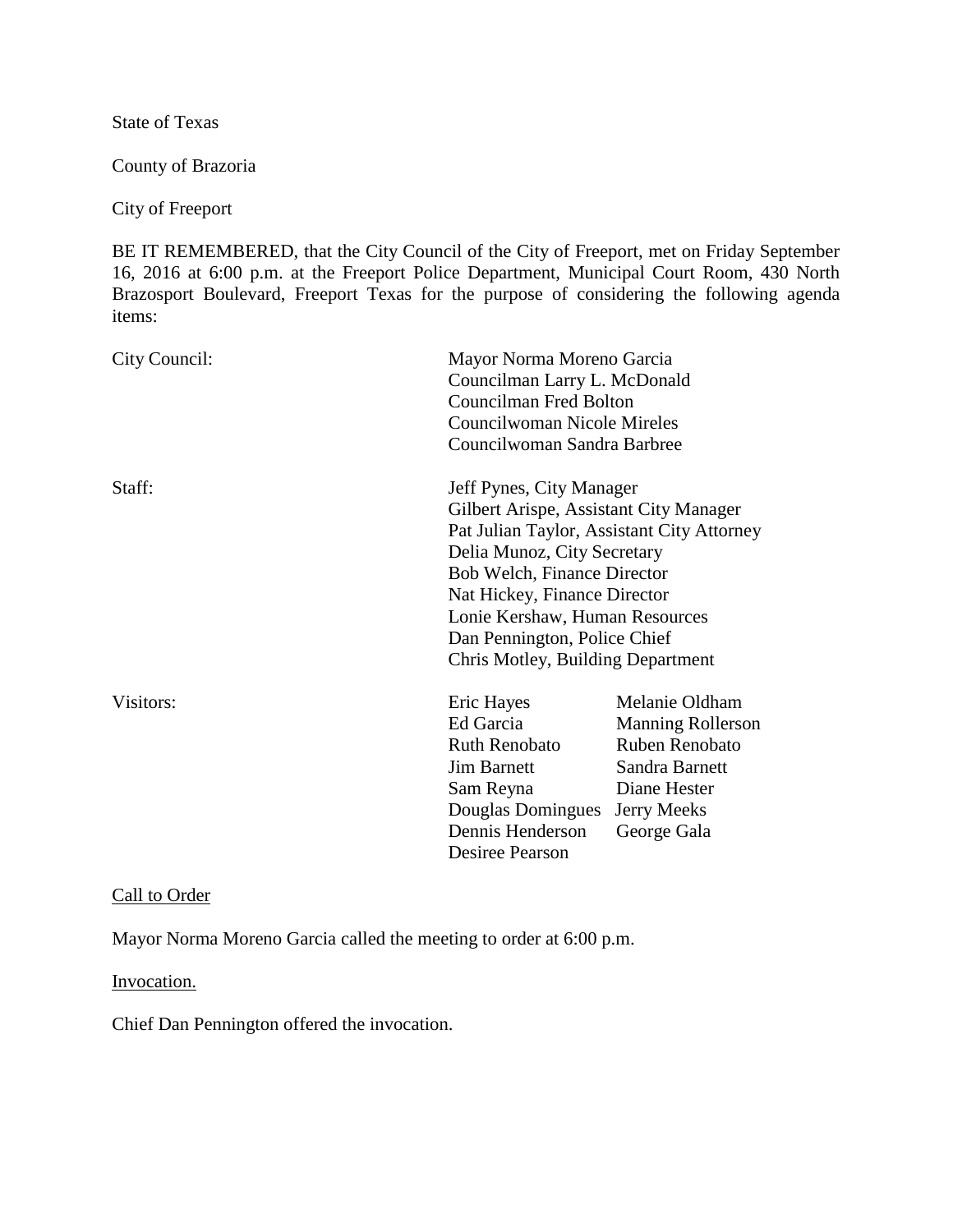### Pledge of Allegiance.

Mayor Norma Moreno Garcia led the Pledge of Allegiance.

Consideration of approving August 15 & 24, 2016 Council Minutes.

On a motion by Councilman Bolton, seconded by Councilwoman Barbree, with all present voting "Aye", Council unanimously approved the August 15 & 24, 2016 Council Minutes.

### **Public Hearing**: Proposed budget for fiscal year 2016-2017.

Mayor Garcia opened the Public Hearing on the proposed budget for fiscal year 2016-2017 at 6:01 p.m.

Mr. Jeff Pynes presented the same budget that was presented on August 24, 2016 except for the following changes that were recommended by public input and or meetings with council members.

Deleting beach jeep \$42,000 Delete 2 employees, Code Department \$89,750 Add (1) Labor position to Street Department \$44,877 Add Sound System – Mayor & Council \$15,000 Add raise to Municipal Judges –Court Dept. \$24,000 Add increase in Attorney fees – Wallace Shaw \$50,727

Ed Garcia of 1924 N. Ave. G stated that on August 26, 2016, at an open meeting with Port Freeport and Texas Department of Transportation announced the postponing of replacing 1495 Pine Bridge till 2018. The City had budgeted 2.1 million and suggested that the money be used for infrastructure.

Eric Hayes of 1507 W. Broad complained about water in the garage and his shop at 1935 Victoria Street.

Melanie Oldham of 922 W. 5<sup>th</sup> Street, stated that the budget was not balanced and requested the 2014-2015 Annual Audit Report. The 2016-2017 budget does not have enough for the water & sewer problems that exist in the City.

Diane Hester owns 14 rental properties in Freeport and the tenants complain about the water entering the homes. She asked Council for a resolution on drainage issues.

Councilman McDonald drove the City and took over 100 photos of drainage problems. He noticed missing covers on drainage. He saw wood, weeds, glass, plastic, rock hindering the flow of drainage. He suggested the City get manpower and machinery to start clearing the ditches to get the water to the Velasco Drainage District.